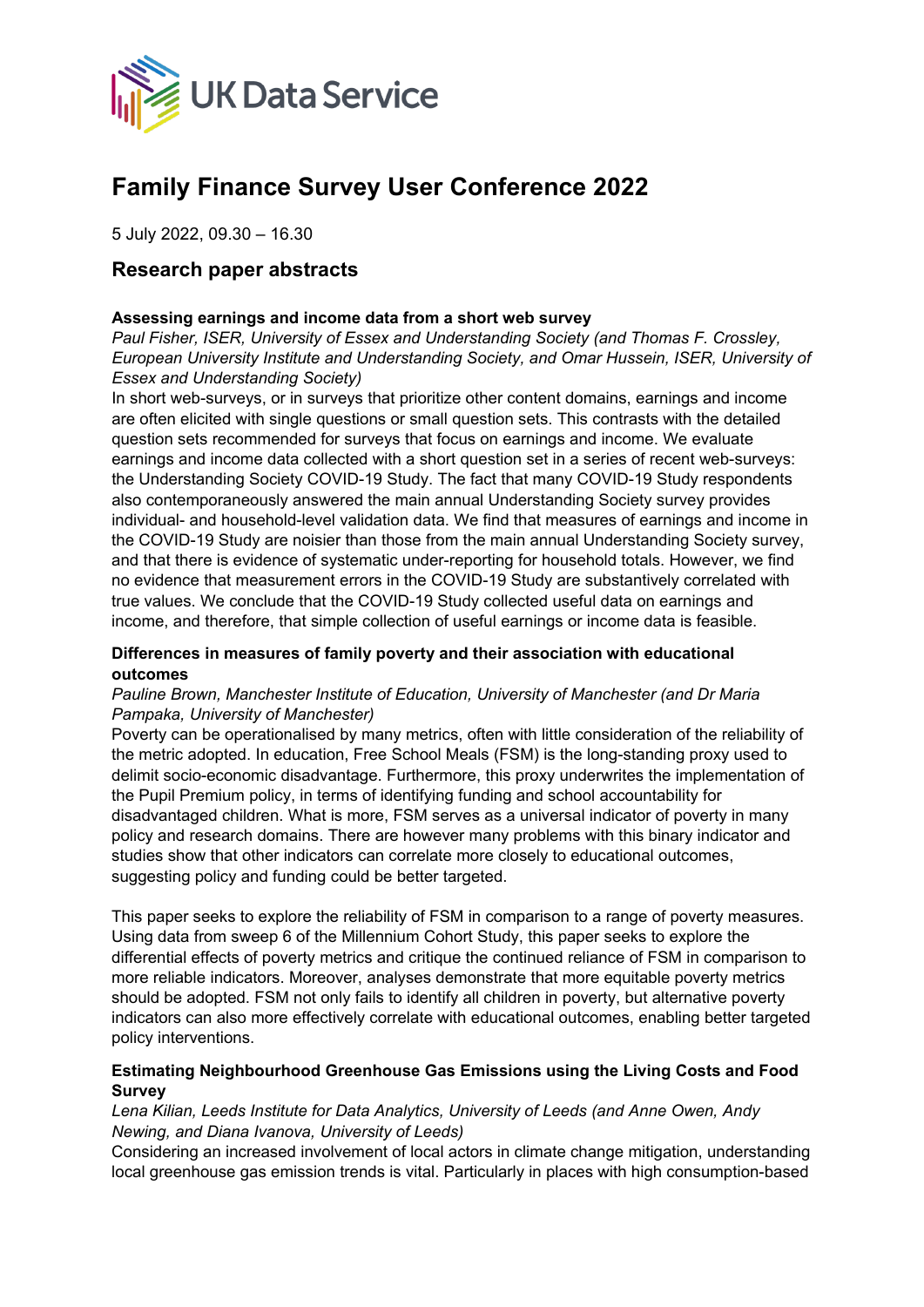

footprints, recognizing how local consumption contributes to global emissions is key for effective emission reduction and resource management. To estimate subnational emissions, national accounts are typically disaggregated using consumption and expenditure microdata. Often such microdata come from commercial sources, meaning that their data generation processes are not fully transparent. This can result in difficulty interpreting uncertainty in emission estimates. To provide an openly available method to produce spatial emission estimates, this research uses the Living Costs and Food Survey. Spatially, the LCFS includes information on regions and Output Area Classification, the UK's publicly available geodemographic classification. To disaggregate beyond regional level, we group weekly expenditure data by Output Area Classification and regional information. This allows us to create regional expenditure profiles, which we can associate with specific geographic location. Using an environmentally-extended multi-regional input-output model, we can attach such neighbourhood expenditures to conversion factors (tCO2e/£) to calculate consumption-based greenhouse gas emission estimates for neighbourhoods. Being able to do this with open data is invaluable for making such methods more available for policy makers and researchers.

# **Making sense of food insecurity data in the UK**

#### *Dr Rachel Loopstra, King's College London*

For the past decade, data on Trussell Trust food bank usage and use of independent food banks have featured in media headlines, drawing significant attention to the problem of household food insecurity in the UK. But as many people experiencing food insecurity do not access food banks, there have been outstanding questions about the scale of this wider problem and its drivers. Since 2016, measures of household food insecurity have been included on various UK household surveys, including the Food Standards Agency's Food and You survey, Scottish Health Survey, and the National Survey for Wales. From 2019, the Family Resources Survey has included the USDA's Household Food Security Module. More recently through the COVID-19 pandemic, measures have also been included in omnibus and panel surveys, such as those run by YouGov and Ipsos-MORI. This proliferation of measurement has resulted in various estimates of the prevalence of food insecurity in the population, however, estimates can vary widely. This presentation reviews the household food insecurity construct, measures being used in the UK, and how different measures and survey methodologies may influence prevalence estimates. With food insecurity measures appearing on multiple surveys, there are many opportunities for conducting quantitative analyses using these data, but careful application and interpretation is needed.

#### **Did the £20 per week uplift in Universal Credit reduce food insecurity among claimants in 2020-21?**

#### *Ben Baumberg Geiger, Sociology and Social Policy, University of Kent (and Rachel Loopstra, King's College London, and Aaron Reeves, University of Oxford)*

Household food insecurity (ranging from skipping meals to going whole days without eating) is a critical dimension of poverty. Since 2019-20, the USDA Adult Food Security module has been included in the Family Resources Survey (FRS) and according to this measure, 8% of UK households experienced moderate/severe levels of food insecurity each month. This was much higher (43%) among households in receipt of Universal Credit (UC).

As part of the economic response to COVID-19, in March 2020, the Chancellor announced an increase in the UC standard allowance of £20 per week. Recently released aggregate data from the 2020-21 FRS suggest that this affected food insecurity: the prevalence of food insecurity fell among UC claimants but not, as we would expect, among households receiving legacy benefits who did not receive the uplift. This is not the only explanation, however. It is also possible that the large increase in the number of UC claimants over this same period changed the composition of households claiming UC and artificially reduced food insecurity. In this paper, we outline our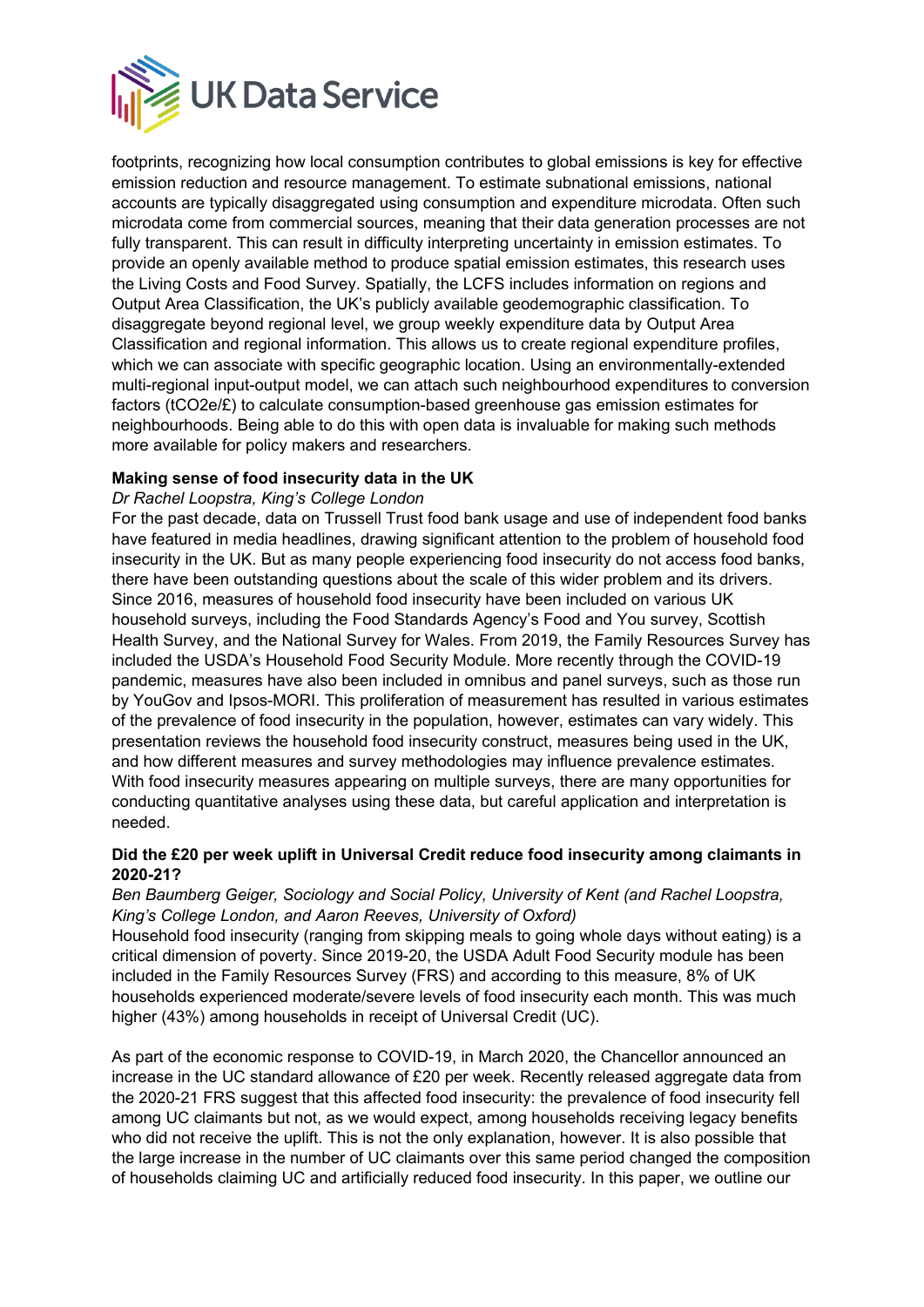

methodological approach to evaluating the impact of the UC uplift on food insecurity using the 2019-20 and 2020-21 waves of the FRS microdata and present preliminary results.

## **Gender equality within the household: earnings, benefits and income sharing among couples with children in the United Kingdom**

*Susan Harkness, University of Bristol (and Andrea Tartakowsky Pezoa and Esther Dermott, University of Bristol)* 

Objective: We analyse how mothers' earnings and income from benefits/tax credits affect the management of household finances among couples with children. We assess the implications of how couples share resources for individuals' perceptions of financial stress and psychological well-being.

Background: How couples manage their money gives insights into gender inequalities in the home. Traditional models of the household, whic underpin the tax and benefit system, are based on assumptions about how households share resources. As women's employment has grown and gender pay gaps narrowed, increasing women's economic independence, the ways in which families manage their money have changed.

Methods: We use data from the BHPS and UKHLS for 1990-2019 to examine the financial arrangements of couples with children and how they have changed over time. We examine two indicators: how money is managed in the household; whether savings, investments, and debts are held in joint or sole names. We assess how financial arrangements affect individuals' perceptions of financial stress and psychological well-being.

Findings: We provide insights into gender inequality within the home. Our findings have implications for the tax and social security system because of the role it plays in shaping individuals' economic self-reliance and the intrahousehold distribution of resources.

#### **Families of children with disabilities: income poverty, material deprivation and unpaid care in the UK**

*Ana Nicoriciu, CDT Data Analytics and Society programme, The University of Manchester* Child disability and provision of unpaid care by parents may contribute to a family's poverty status. Using data from the Family Resources Survey - 2018/19, a sample of 5451 families with dependent children was analysed. Sub-samples were created based on the groups of interest: child disability vs no child disability within the family and unpaid care vs no unpaid care for children with disabilities.

Logistic regression models were used to test the effect various socio-demographic factors have on material deprivation and the AHC income poverty line among the four sub-samples mentioned above. Additionally, the direct effect of child disability and provision of unpaid care was analysed. Overall, the results shows socio-demographic factors have similar effects on children's material deprivation, before and after housing costs poverty across all groups. In contrast, having children with no disability has higher odds of AHC poverty

# **Whatever happened to the Child Trust Fund? The abandonment of universal savings for UK children**

#### *Lin Tian, Aston University (and Steve McKay, University of Lincoln, and Andy Lymer, Aston University)*

Now mostly forgotten, the Child Trust Fund was an innovative savings scheme for UK children, that sought to generate a small capital sum when they turned 18. The first children in receipt of these funds reached this age in late 2020 and as such it is timely to review the impact of this national scheme. We consider to what extent the Child Trust Fund led to higher levels of savings for those children who were eligible for it. Using six waves of ONS Wealth and Assets Survey data in our analysis, we find a small effect on savings of the CTF, at around £200 more than the